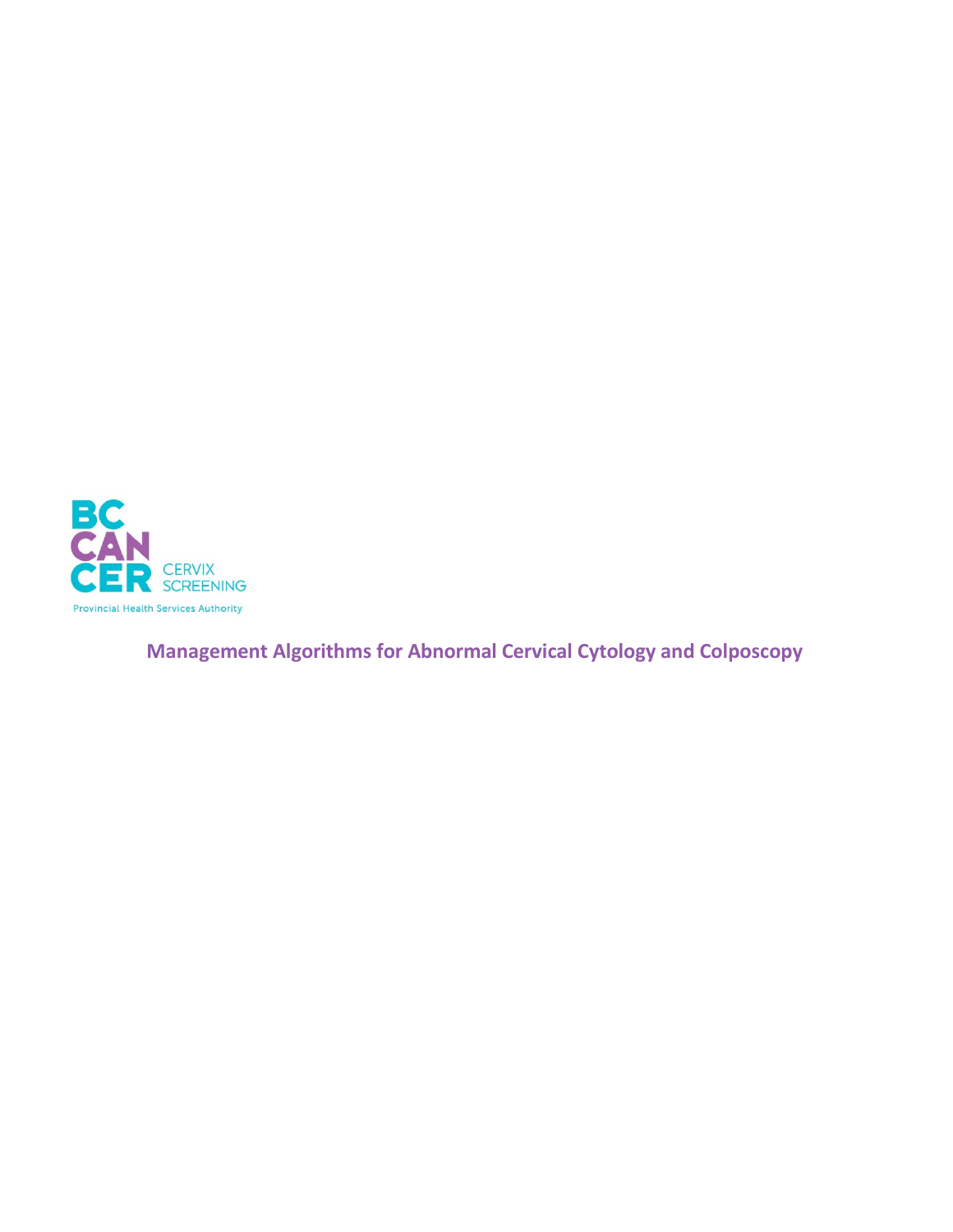

## **Table of Contents**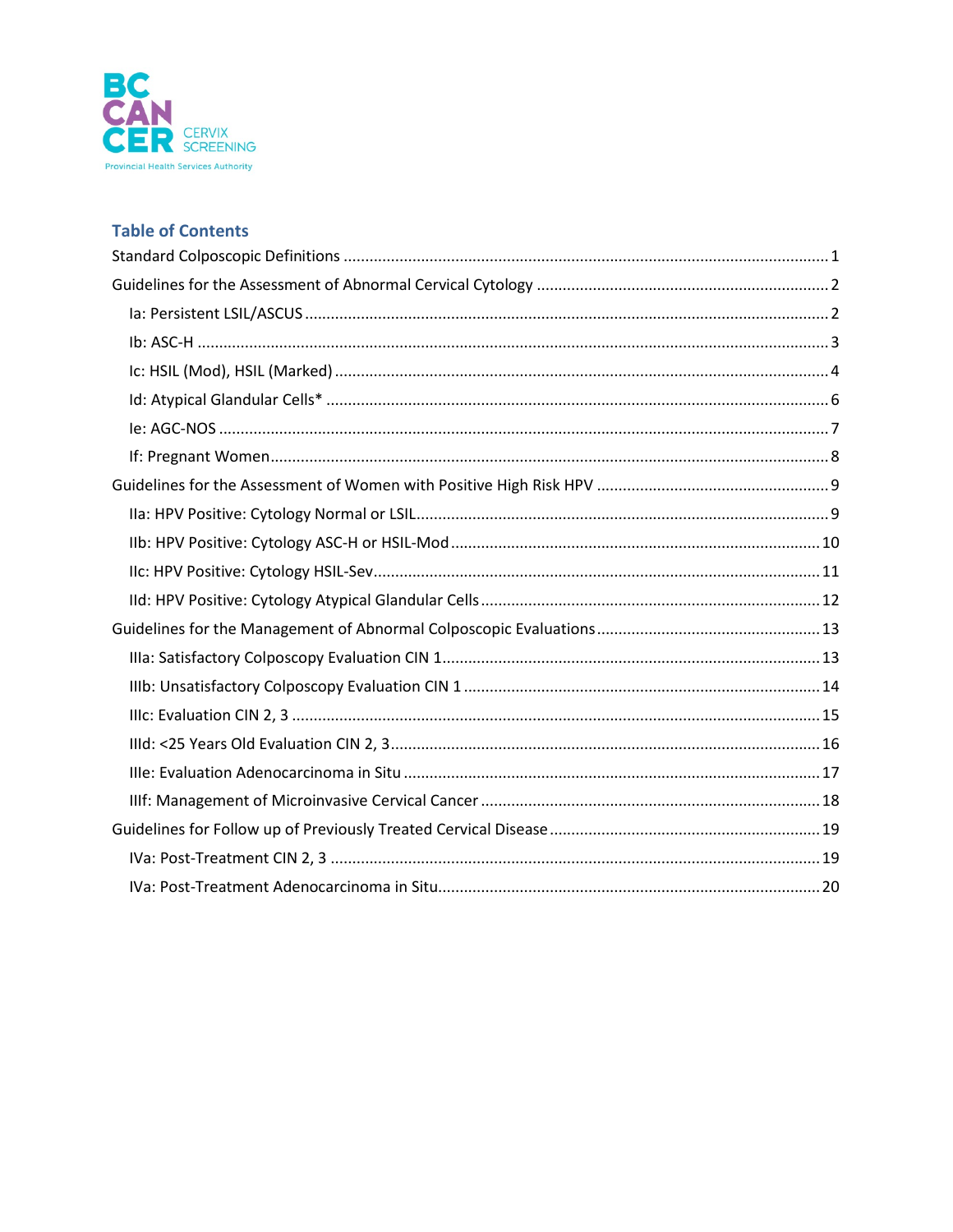

# **Standard Colposcopic Definitions**

<span id="page-2-0"></span>Used in the Provincial Quality Assurance Program Colposcopy Encounter Form

**Referral Cytology**: The specific cytological abnormality that led to the colposcopic examination, this is usually the most recent Pap smear prior to the actual colposcopic examination.

**Colposcopic Impression**: the colposcopist's opinion as to the nature of any lesion seen, based on the classic colposcopic features of surface contour, color tone, borders, intercapillary distance, vascular patterns, etc. Colposcopic impression is the specific diagnosis that the colposcopist would expect to be returned on any accompanying biopsy material based on his or her visual interpretation.

**Colposcopic Biopsy/Pathology**: the histopathological diagnosis of any directed biopsy that was obtained at the time of the colposcopic examination. If more than one biopsy is obtained, the most advanced lesion is recorded.

**Colposcopic Evaluation:** the clinical working diagnosis based on combining the information from both the colposcopic impression and the biopsy/pathology diagnosis. This diagnosis can never be less than the colposcopic biopsy, but may be greater than the colposcopic biopsy if the colposcopist believes the biopsy is not reflecting the most advanced pathology suspected based on their assessment. The presenting cytology is NOT part of the colposcopic evaluation.

E.g. For a patient who presents with a marked squamous dyskariosis Pap smear - if the colposcopic exam is satisfactory and negative (no lesion seen), and all biopsies are negative, they would have a NEGATIVE colposcopic evaluation.

- **Satisfactory** colposcopy with lesion identified endocervical sampling "acceptable".
- **Satisfactory** colposcopy with **no lesion** identified endocervical sampling "preferred".
- **Unsatisfactory** colposcopy endocervical sampling "required" to rule out high grade disease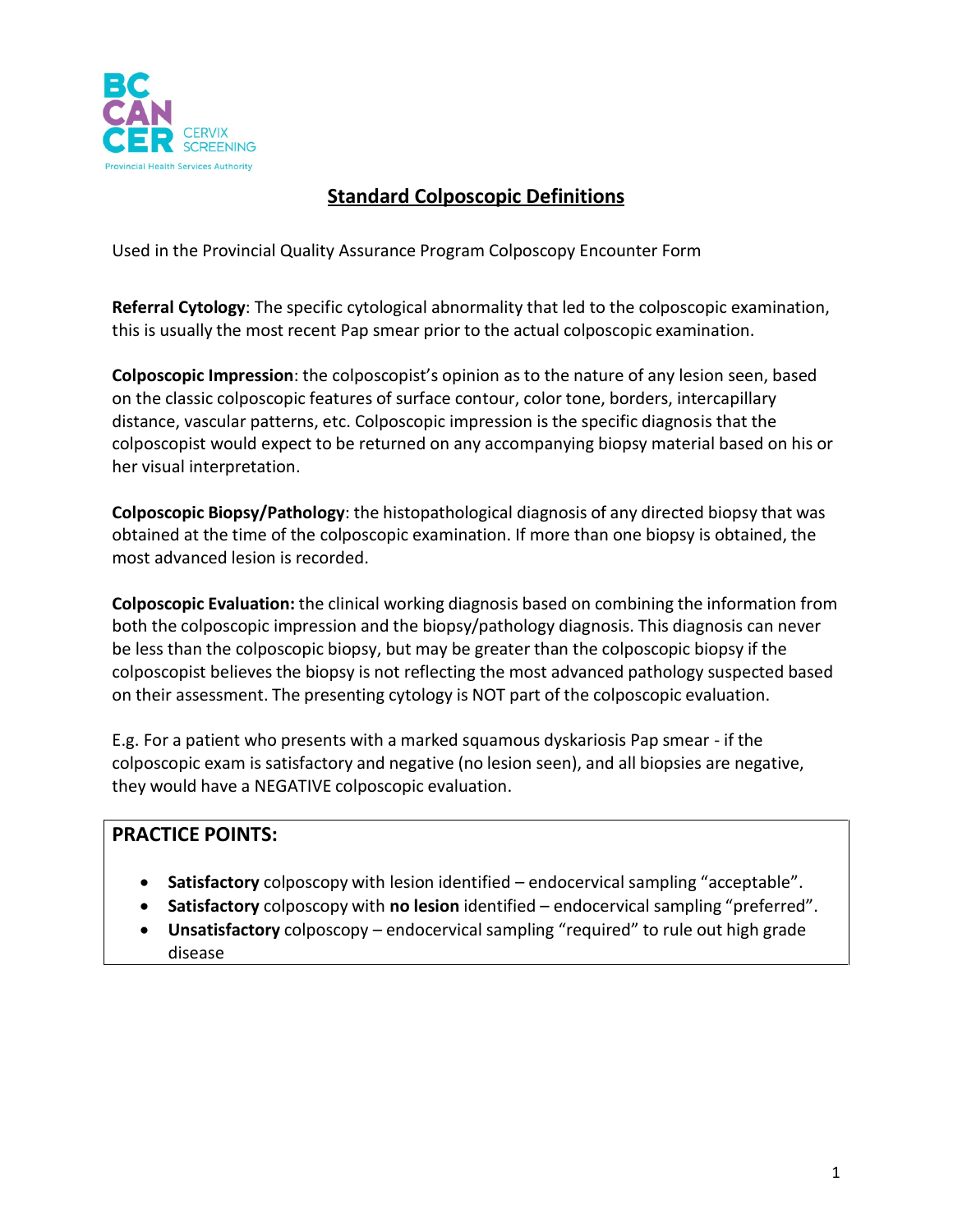

# **Guidelines for the Assessment of Abnormal Cervical Cytology**

#### <span id="page-3-1"></span><span id="page-3-0"></span>**Ia: Persistent LSIL/ASCUS**



PPV of ASCUS/LSIL for CIN2+ is 15-25%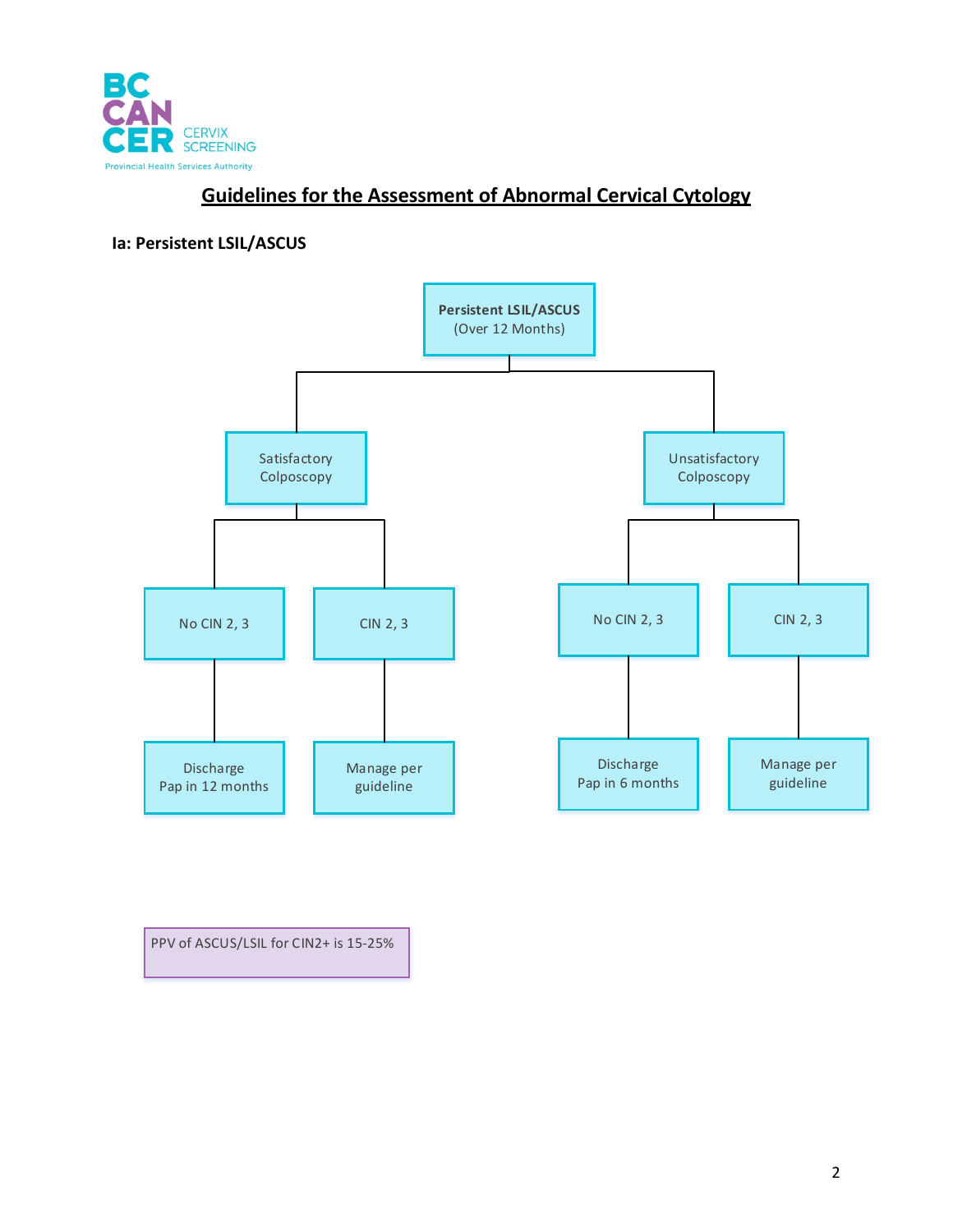

#### <span id="page-4-0"></span>**Ib: ASC-H**

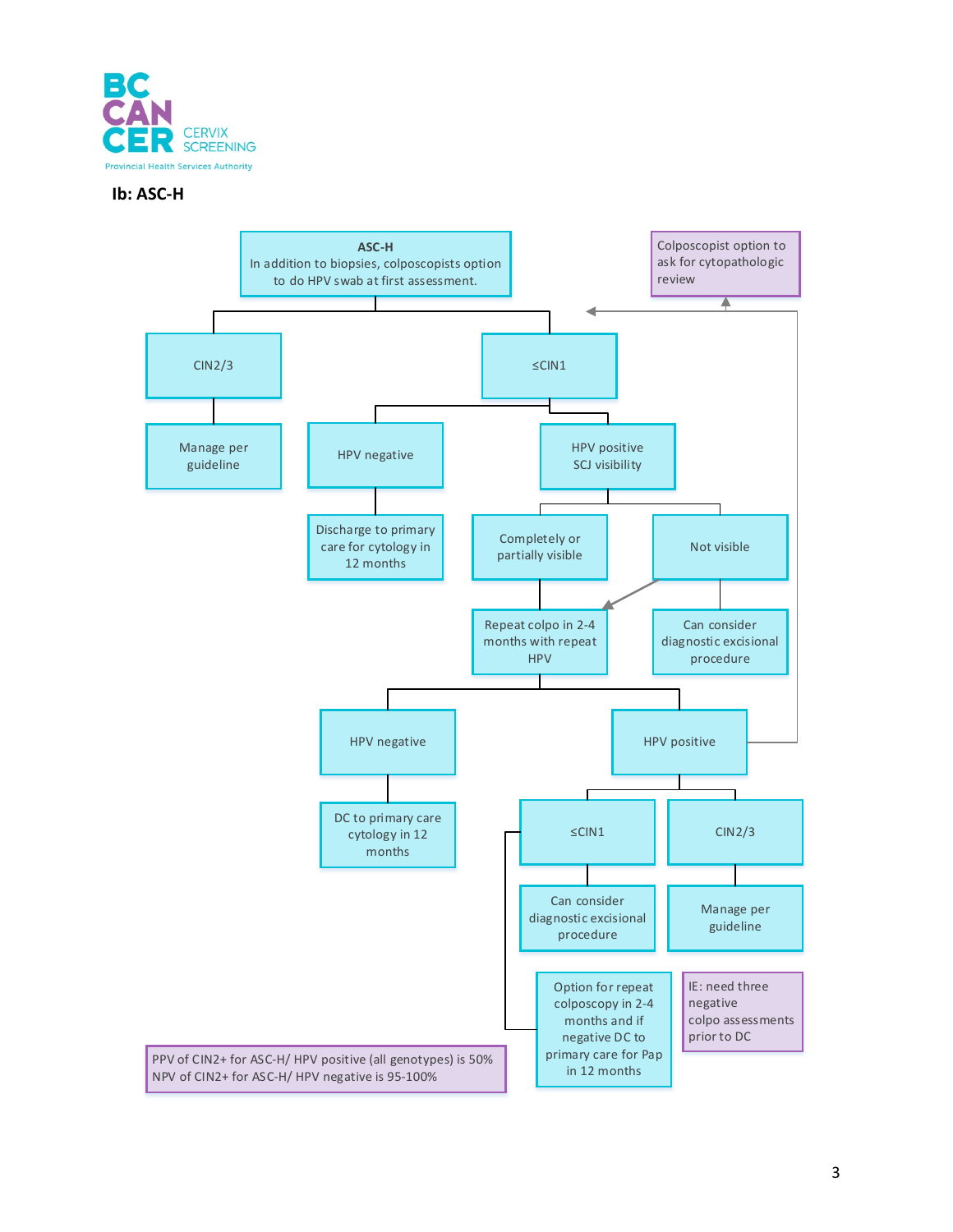

### <span id="page-5-0"></span>**Ic: HSIL (Mod), HSIL (Marked)**



PPV of HSIL+ (including AGC-FN) for CIN2+ is 70-80%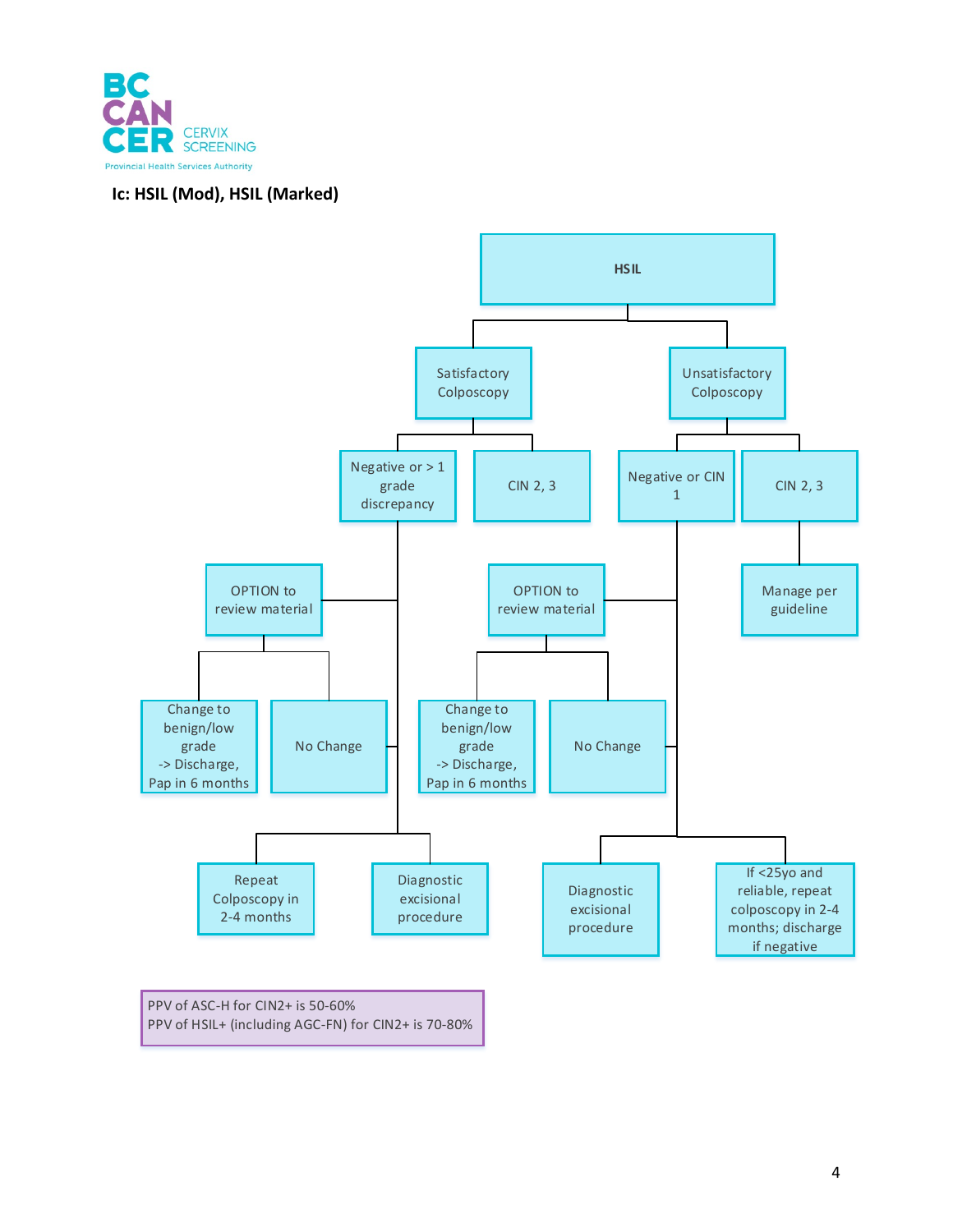

## **PRACTICE POINTS:**

• **Discrepancy between Colposcopic Evaluation and Presenting Cytology:** When there is a discrepancy between the **colposcopic evaluation** and the **abnormal cytology of >1 (two or more classes),** it is the responsibility of the Colposcopist to resolve this discrepancy. **Returning to screening is unacceptable**. Either promptly repeating the colposcopic assessment in a timely manner (i.e. within 2-4 months) and/or a review of the cytology and histology should be performed. If review of cytology is not available and a negative repeat colposcopy would not change management, then diagnostic LEEP may be performed.

### • **Special Circumstances:**

Management options may vary if the patient is pregnant, postmenopausal or an adolescent.

For example, for a patient >25yo who has completed child bearing referred with a marked Pap smear, repeat colposcopy MAY not change management even if negative, so it may be appropriate to proceed with a diagnostic excisional procedure if review of material is not an option. Similar considerations exist for a patient who is referred with a moderate Pap smear who has completed child bearing.

In contrast, for any patient <25yo, or for a patient who is 25 or older referred with an ASC-H Pap smear, repeat colposcopy is likely the most appropriate option.

### • **Repeat Pap smears in Colposcopy Clinics:**

If the abnormal Pap smear is >12 months prior to current assessment, and colposcopic evaluation is negative for HSIL, consider repeating cytology prior to proceeding with diagnostic LEEP.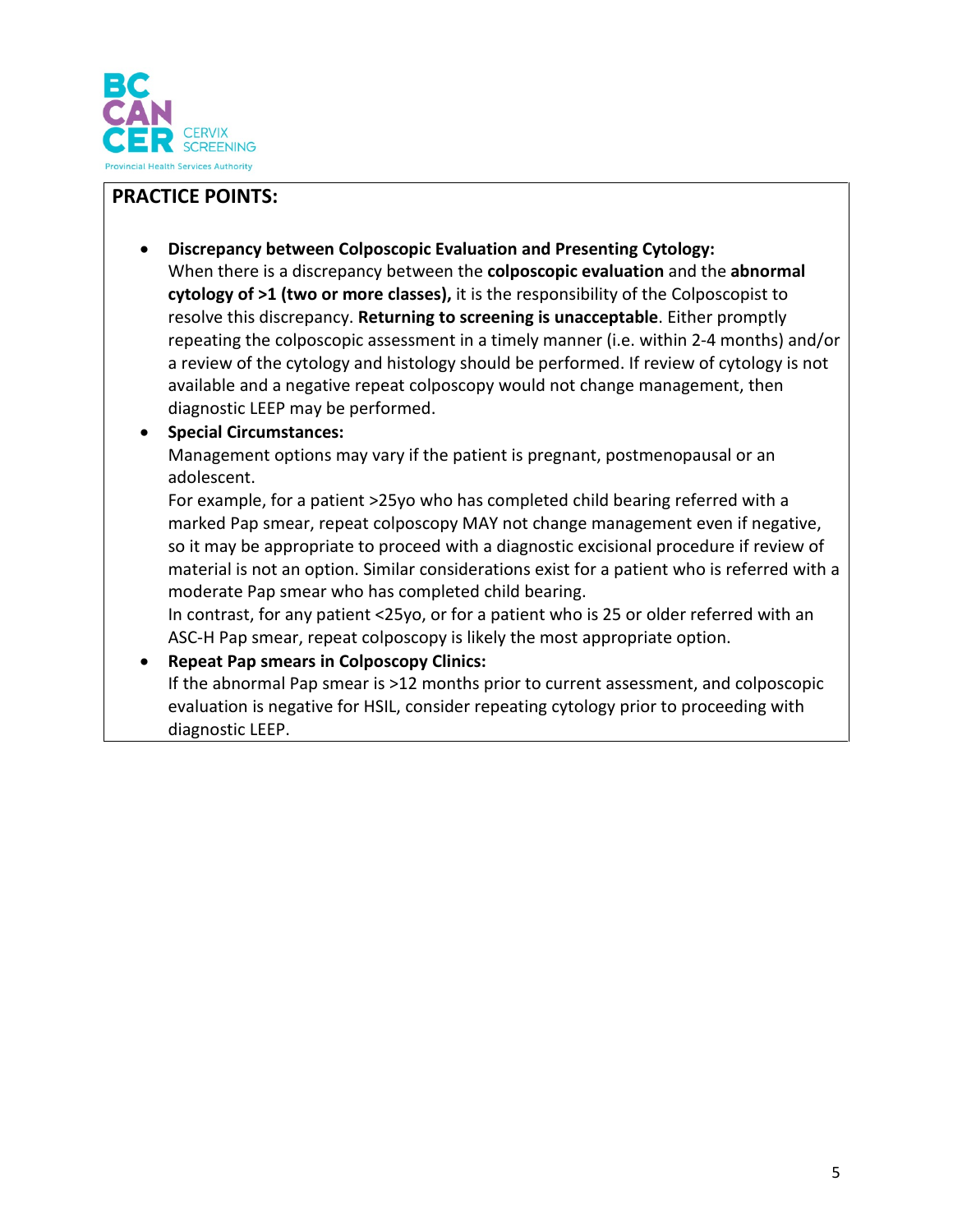

#### <span id="page-7-0"></span>**Id: Atypical Glandular Cells\***



- Colposcopy with endocervical sampling is required for assessment of atypical glandular cells.
- An endometrial biopsy is preferred for assessment of all women over the age of 35, women with abnormal vaginal bleeding, and women with other risk factors for endometrial cancer.
- Atypical endometrial cells if there are other risk factors for endometrial pathology, further investigations may be needed if colposcopic evaluation is negative.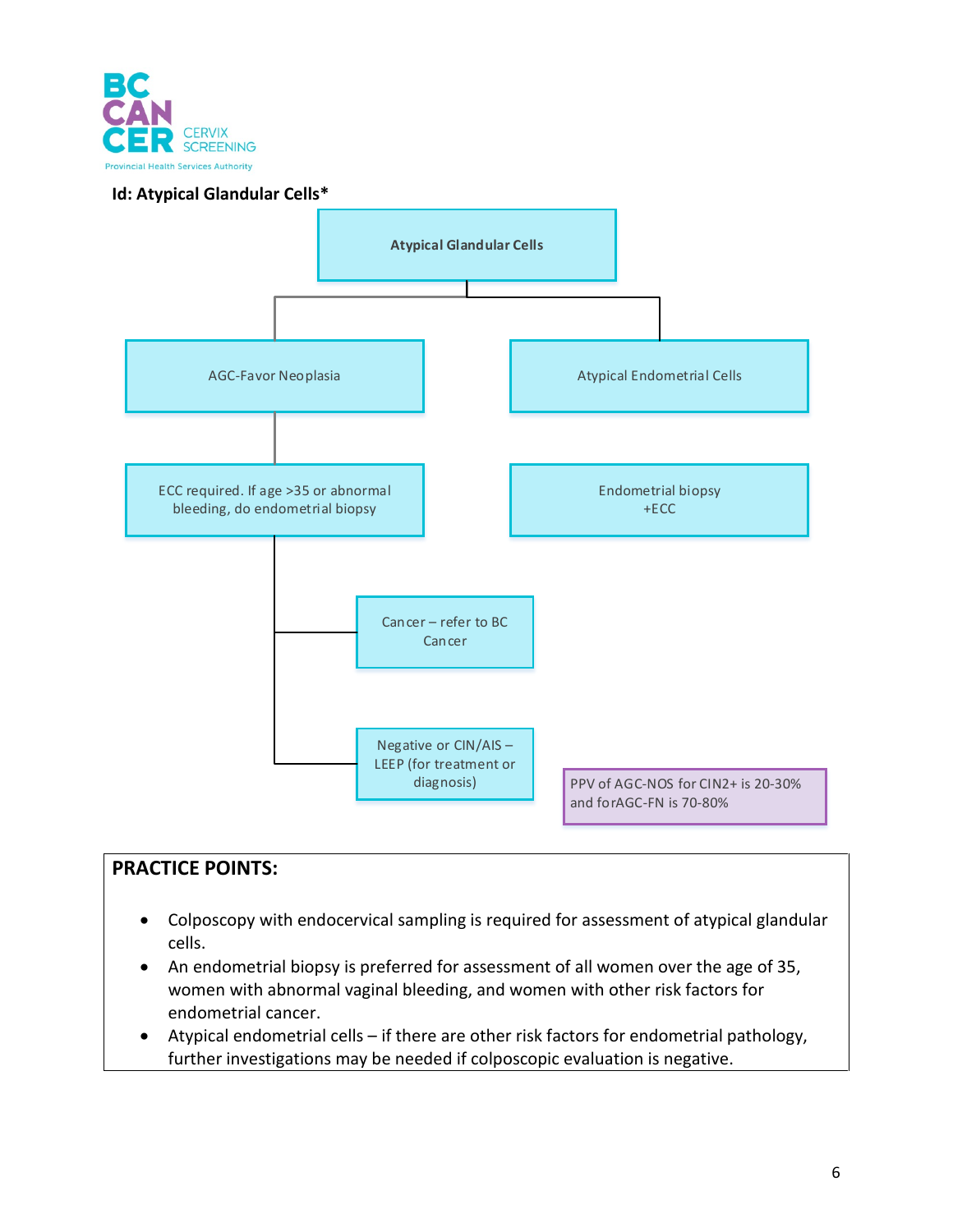

#### <span id="page-8-0"></span>**Ie: AGC-NOS**

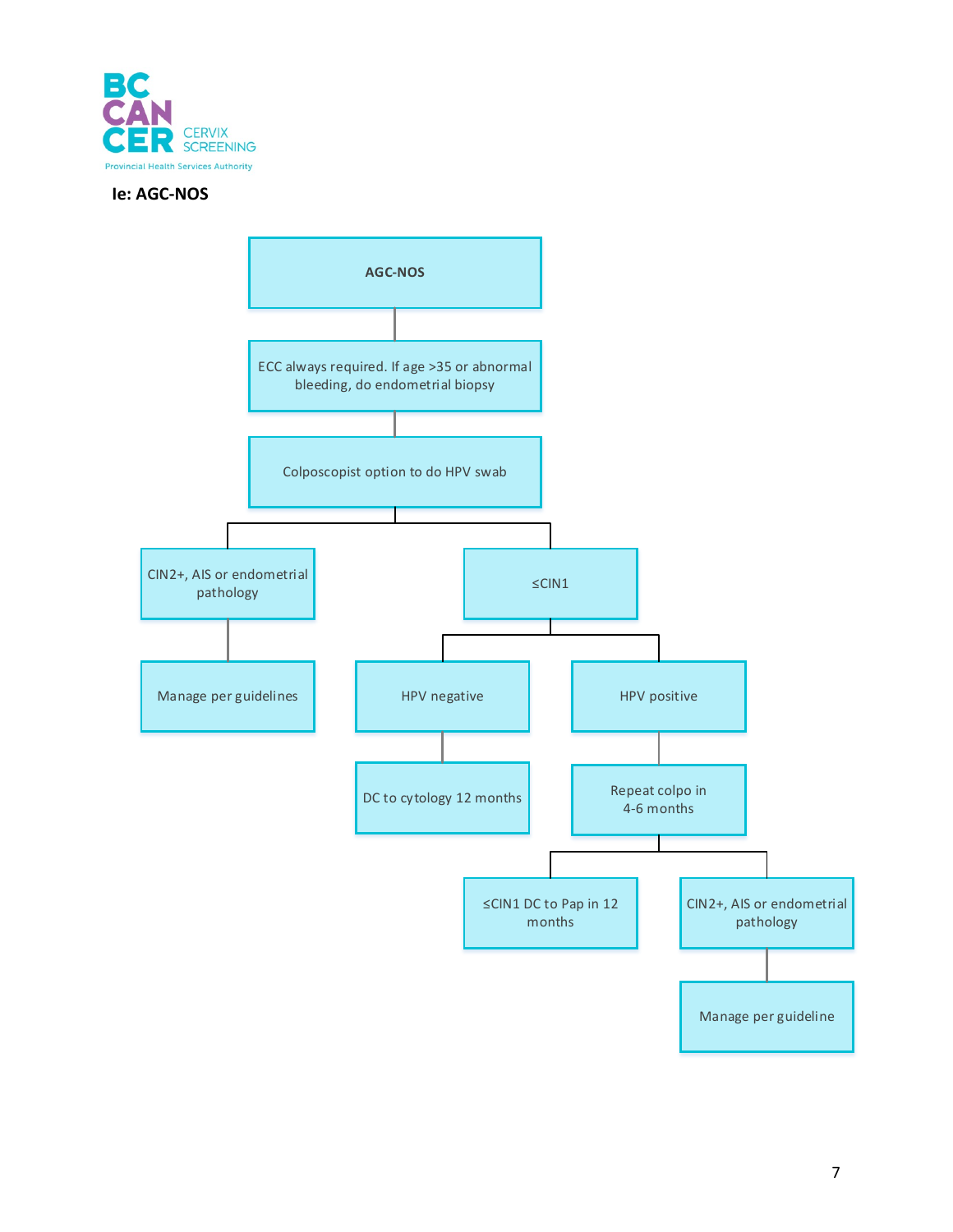

#### **If: Pregnant Women**

<span id="page-9-0"></span>

- Endocervical sampling is contraindicated during pregnancy.
- Cervical biopsy is safe in pregnancy and is required for diagnosis if suspicious for microinvasion/invasion.
- No treatment in pregnancy unless invasion is suspected.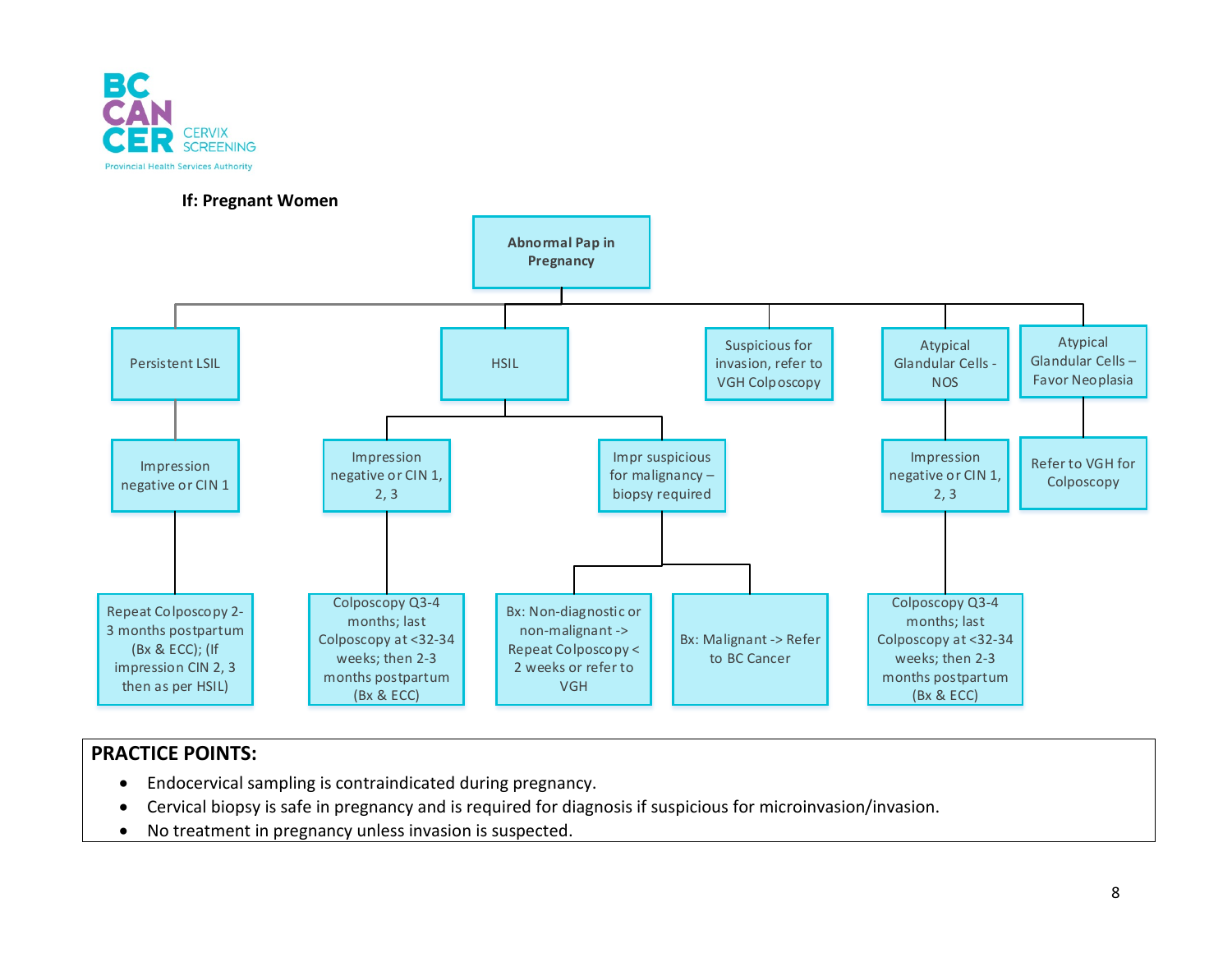<span id="page-10-0"></span>

# <span id="page-10-1"></span>**Guidelines for the Assessment of Women with Positive High Risk HPV**

#### **IIa: HPV Positive: Cytology Normal or LSIL**

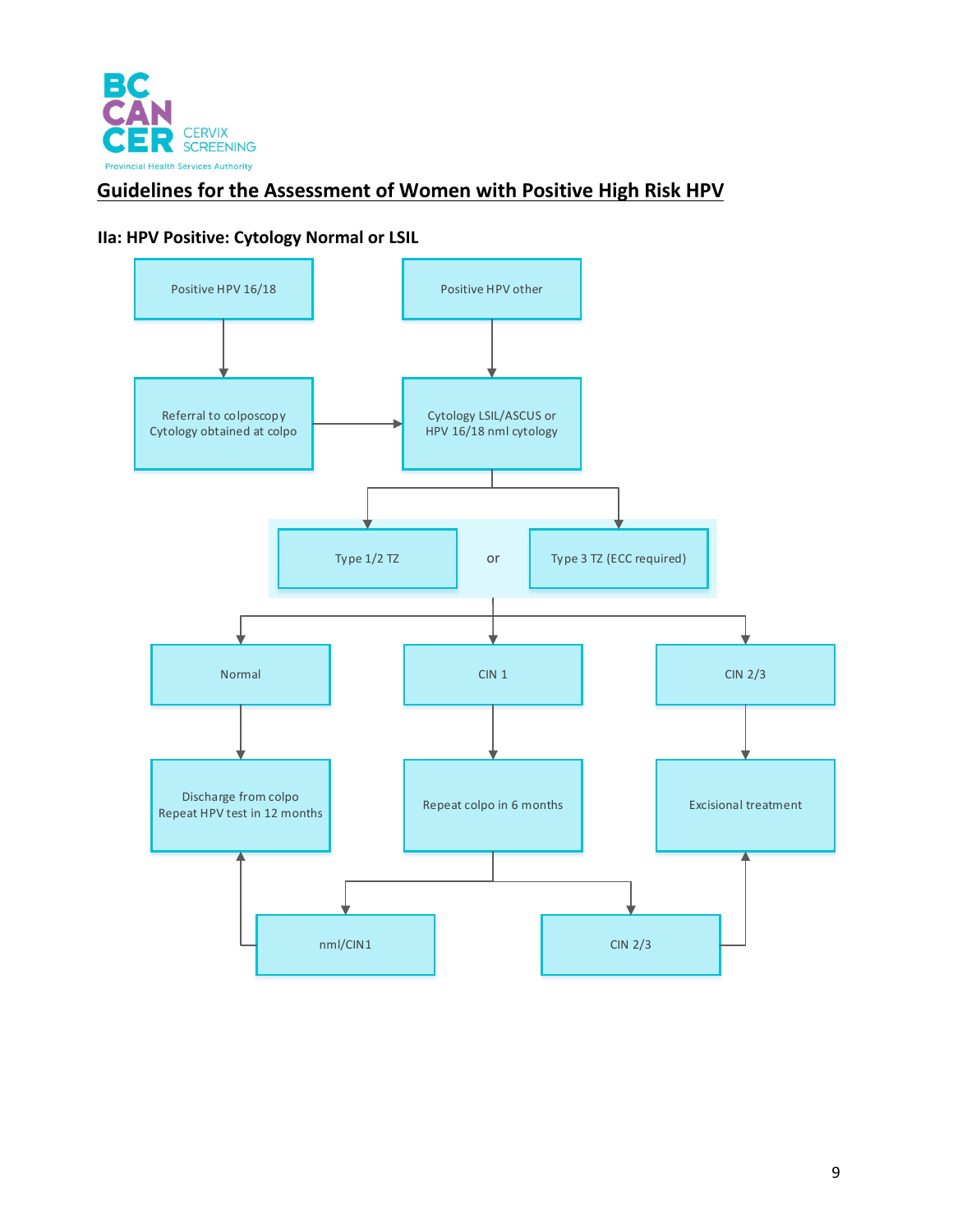

#### **IIb: HPV Positive: Cytology ASC-H or HSIL-Mod**

<span id="page-11-0"></span>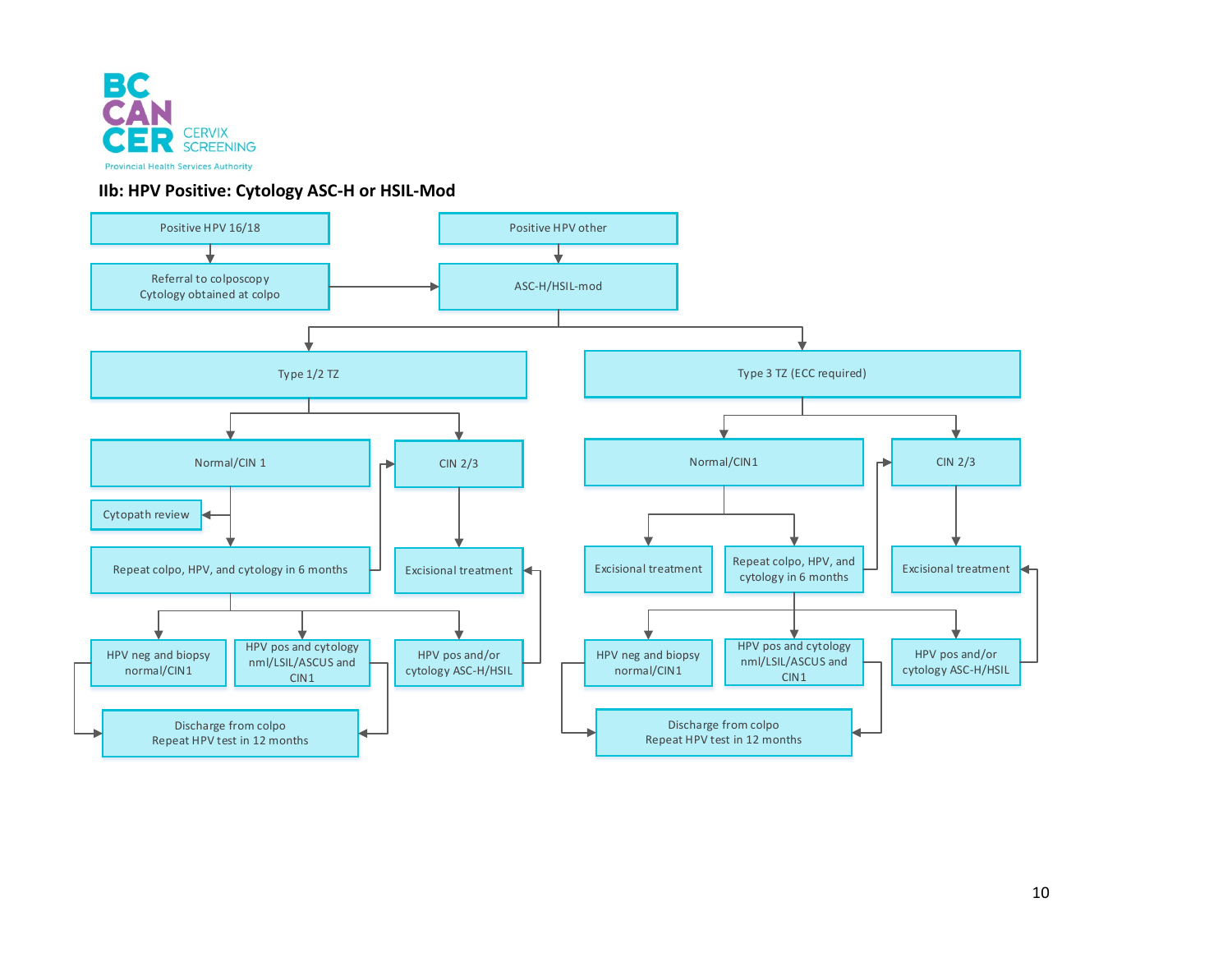

#### **IIc: HPV Positive: Cytology HSIL-Sev**

<span id="page-12-0"></span>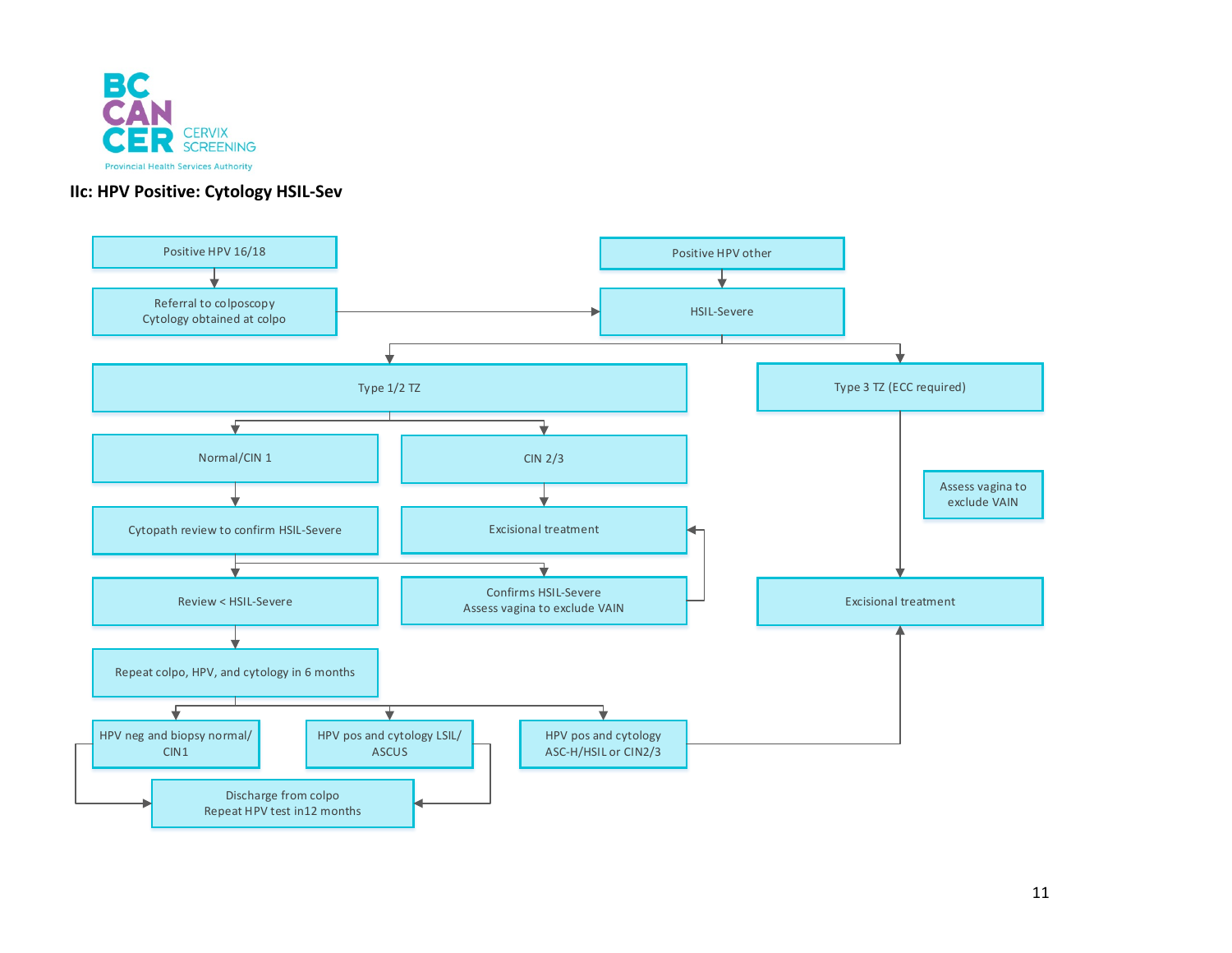

#### **IId: HPV Positive: Cytology Atypical Glandular Cells**

<span id="page-13-0"></span>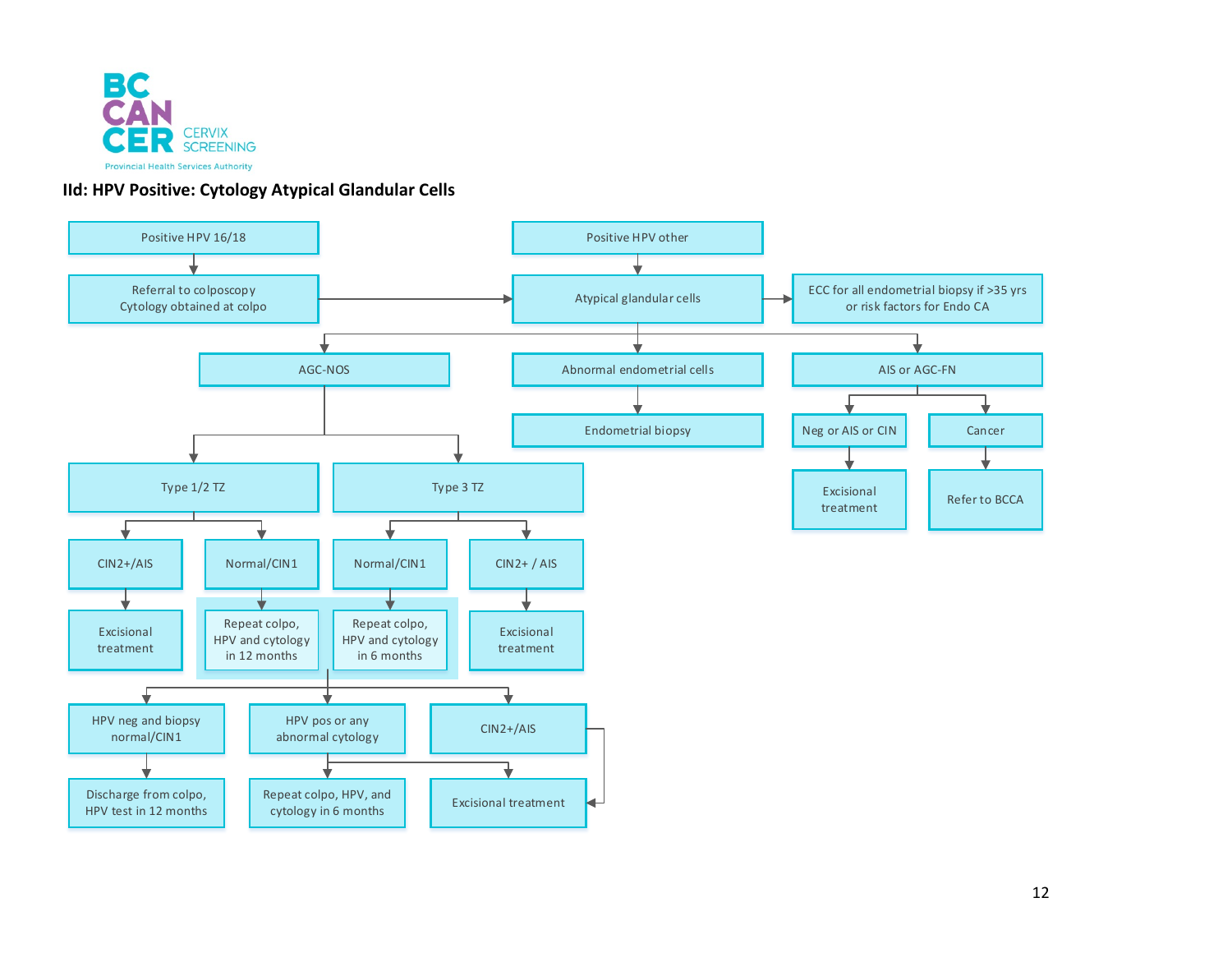

# <span id="page-14-0"></span>**Guidelines for the Management of Abnormal Colposcopic Evaluations**

#### <span id="page-14-1"></span>**IIIa: Satisfactory Colposcopy Evaluation CIN 1**



- The **primary purpose of colposcopy is to rule out** HSIL / CIN 2,3 biopsies and ECC are recommended.
- It is reasonable to treat persistent/recurrent low grade lesions (>12 months) in women >35 years old or upon patient request (although generally most low grade lesions do not need to be followed and should be discharged).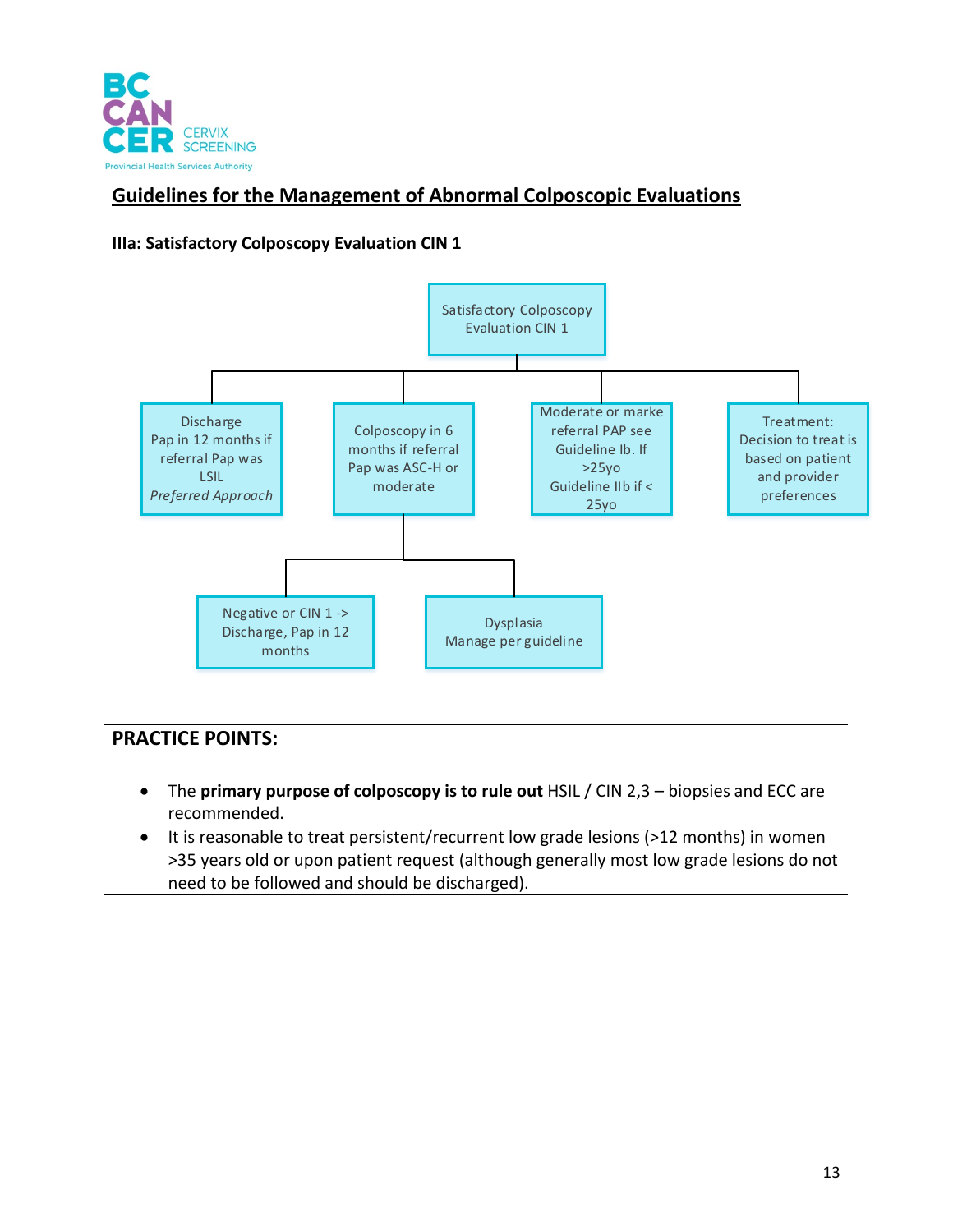

#### <span id="page-15-0"></span>**IIIb: Unsatisfactory Colposcopy Evaluation CIN 1**



- An exam that is not satisfactory (entire transformation zone visible AND entire lesion seen) has not necessarily ruled out high grade dysplasia.
- ECC is necessary to help rule out high grade dysplasia.
- Treatment is not recommended for young women <25 years of age.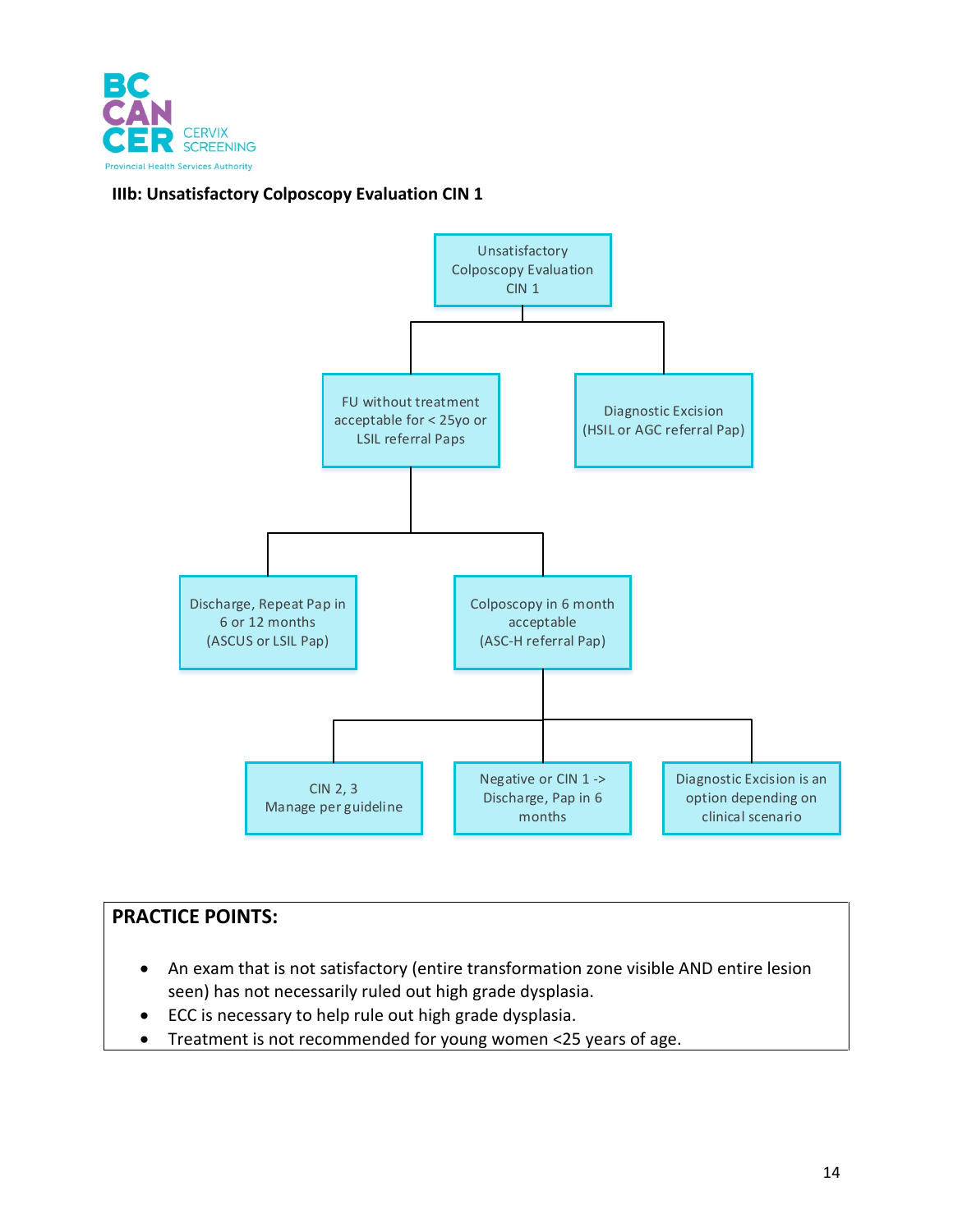

#### <span id="page-16-0"></span>**IIIc: Evaluation CIN 2, 3**



- Cryotherapy is NOT an acceptable treatment for CIN 2,3
- Acceptable treatment approaches for CIN 2, 3 are limited to ablative treatment with laser and or excisional treatment with cold knife cone and or LEEP. LEEP is preferred.
- Recommended depth of specimen 8-10mm.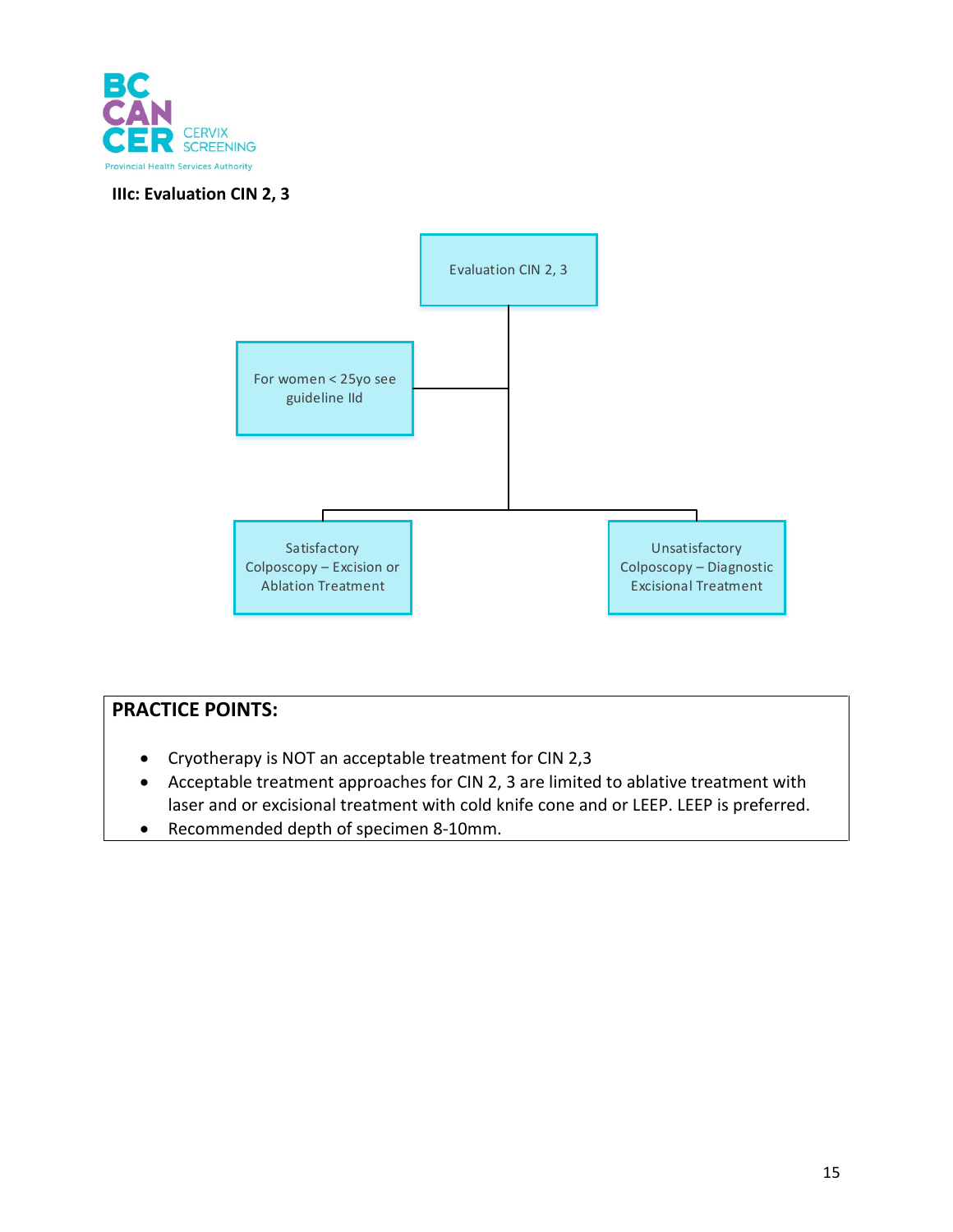

### <span id="page-17-0"></span>**IIId: <25 Years Old Evaluation CIN 2, 3**



- Given a compliant patient and a reliable follow up system, it is reasonable to follow young women for up to 24 months or up to the age of 25 years (whichever comes first). Treatment recommendations are solely the responsibility of the treating physician. Follow up colposcopy exams should include biopsy +/- ECC.
- If compliance is a concern, then treatment is recommended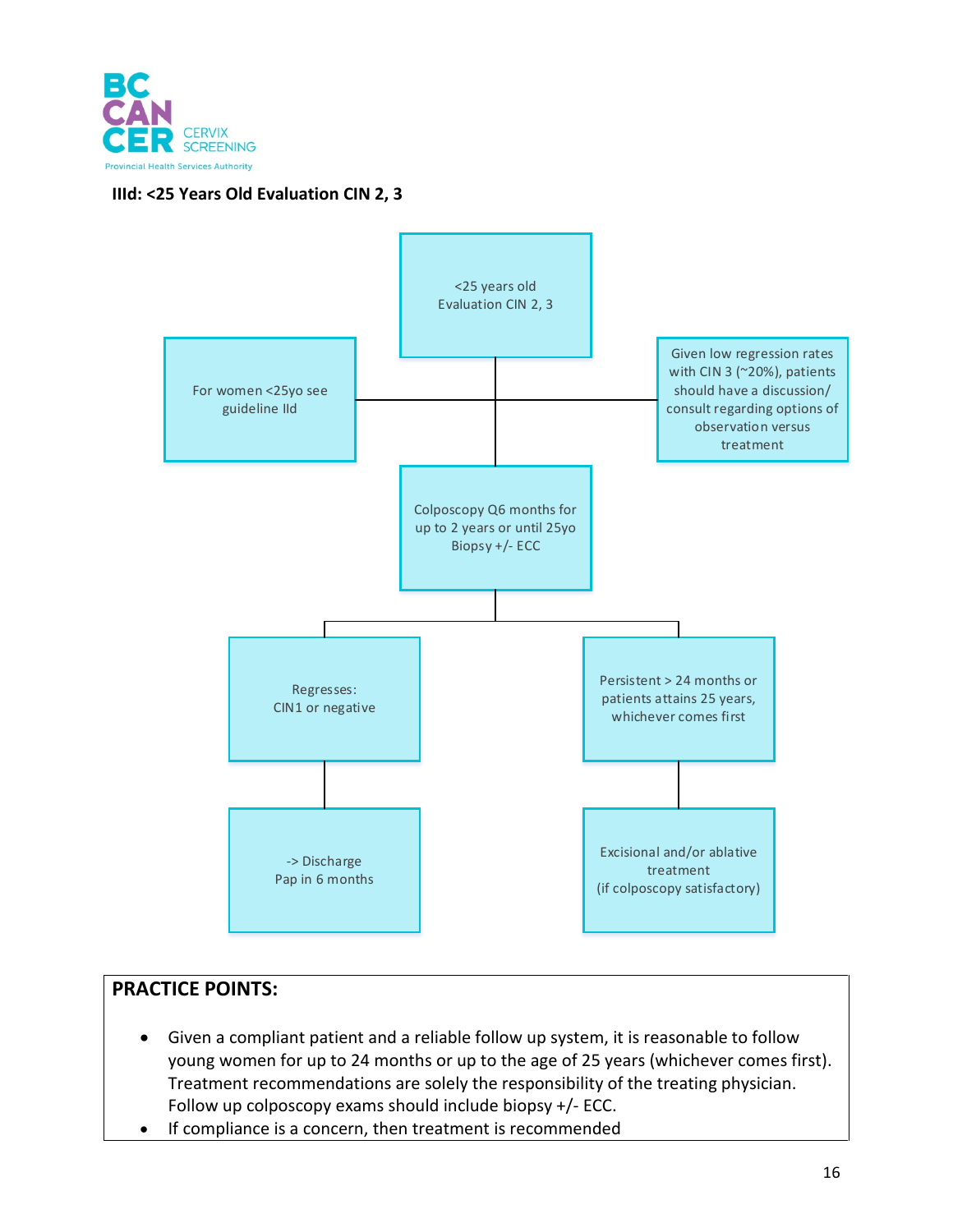

#### <span id="page-18-0"></span>**IIIe: Evaluation Adenocarcinoma in Situ**



- Diagnostic excisional procedure is NECESSARY to confirm AIS and rule out invasive adenocarcinoma BEFORE proceeding to a hysterectomy. See Guideline IIIb.
- Ablative methods are NOT acceptable treatment for AIS
- Depth of LEEP should be > 10mm. Consider Post-LEEP ECC.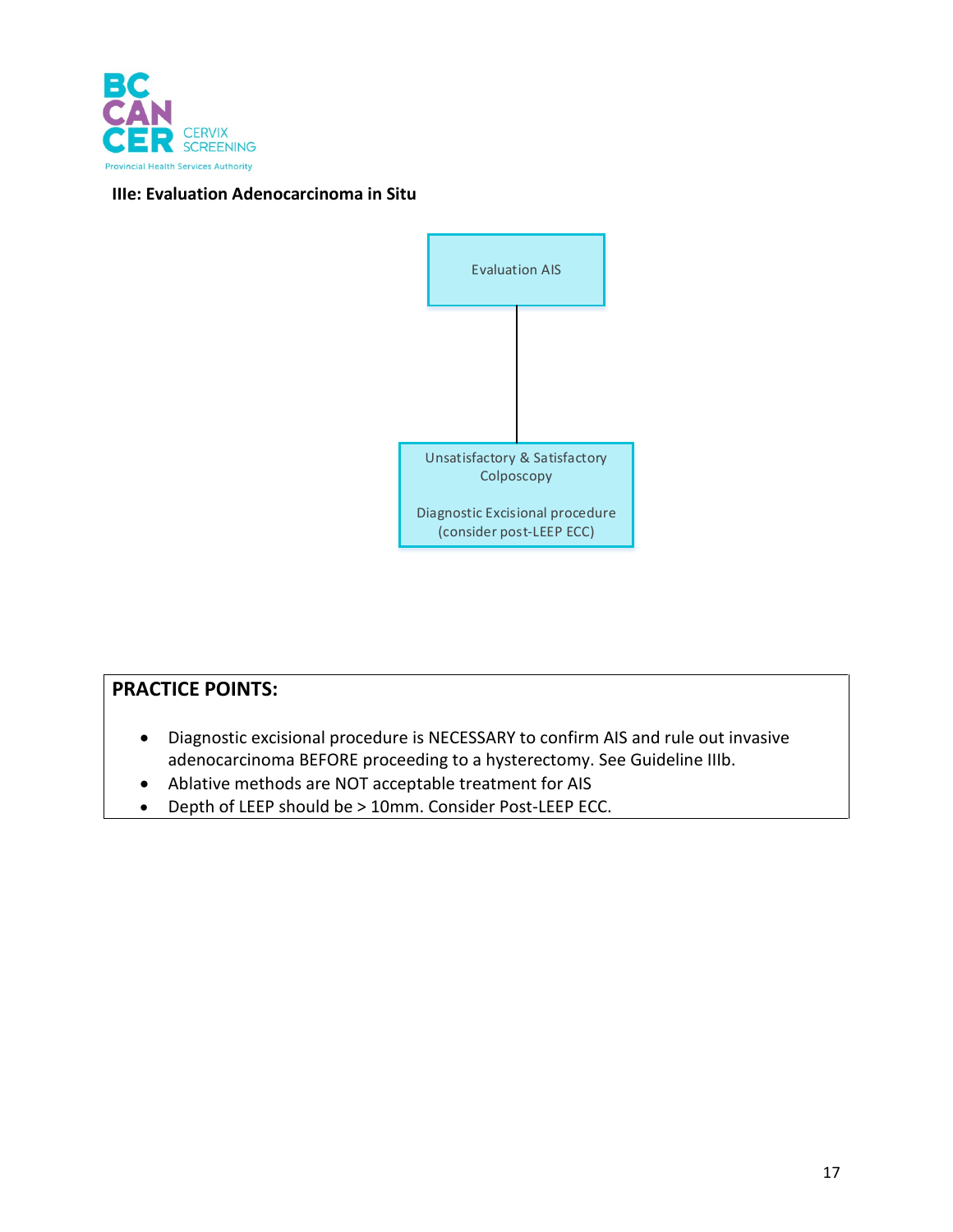

#### <span id="page-19-0"></span>**IIIf: Management of Microinvasive Cervical Cancer**



**Microinvasive Cervical Cancer (1a1)** Invasive cervix carcinoma: measured depth of invasion ≤3 mm in depth. Management of patients with stage 1a1 disease should be individualized depending on the age, the desire for fertility preservation, and the presence or absence of LVSI.

Colposcopists are encouraged to call Gynecologic Oncology, or refer for a consult, if there are any concerns or questions regarding the management plan

Surveillance Recommendations:

- After Simple Hysterectomy: Follow up colposcopy of the vagina every 6 months for 5 years. Patients should have vaginal vault smear annually until at least 3 negative paps in last 5 years then return to normal screening. - Fertility Sparing: Follow up colposcopy every 6 months for 5 years. History, Physical, ECC at each visit. HPV test and cytology annually.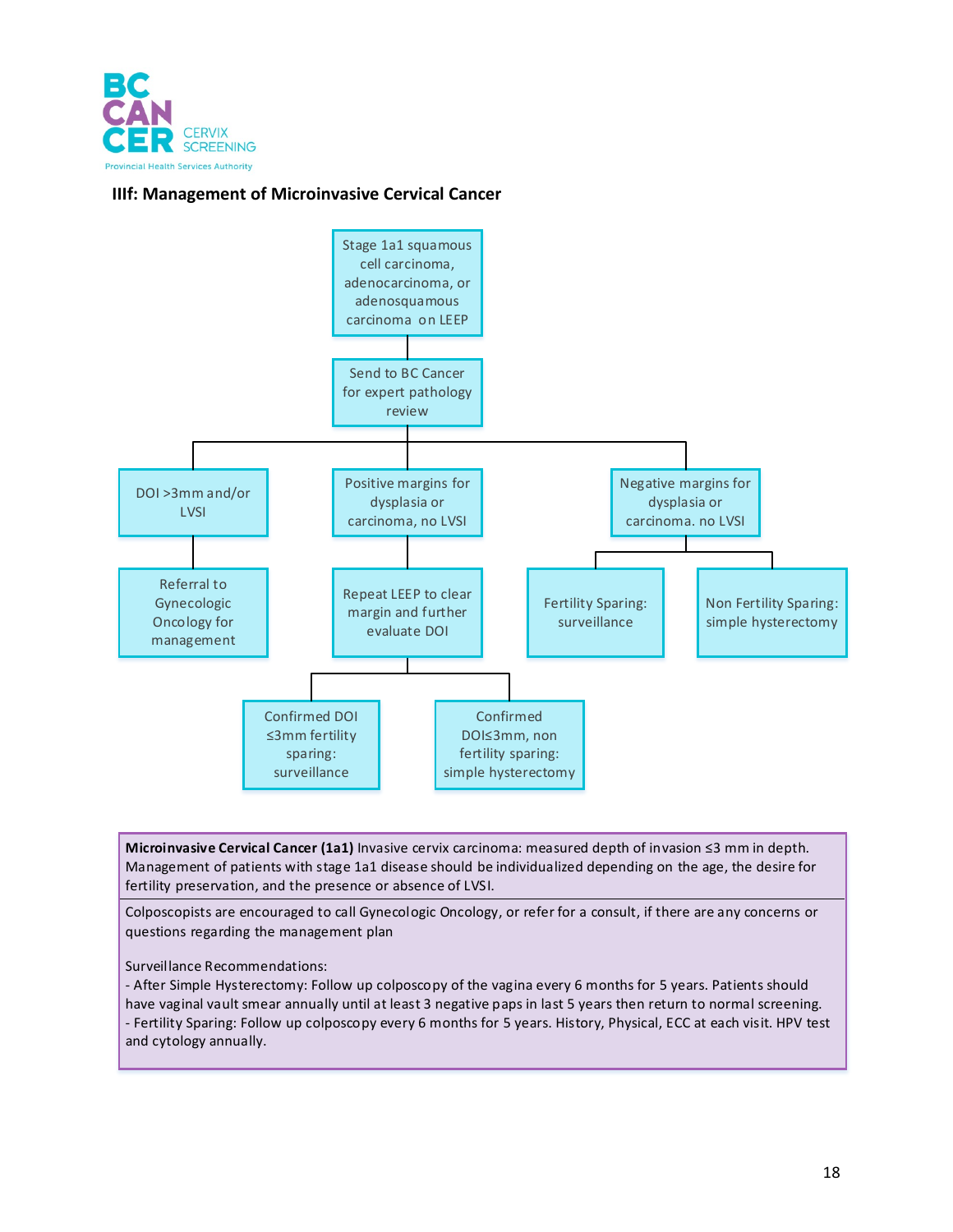

# **Guidelines for Follow up of Previously Treated Cervical Disease**

<span id="page-20-1"></span><span id="page-20-0"></span>

\*Starting in June 2018 HPV testing will be done with Roche Cobas4800 HPV test. This test provides specific results regarding typing for HPV 16, HPV 18 and HPV other (non-16/18). Patients will be managed the same regardless of HPV type for the time being. After 1-2 years, data will be analyzed to see whether type details may help further risk stratify these women to inform future guideline changes.

\*\*With a negative HPV test, the risk of CIN2+ is <2%, which is average risk, so the patient may go back to screening with their next Pap in 12 months. Therefore, women with biopsy results of negative CIN1 may be discharged if HPV negative.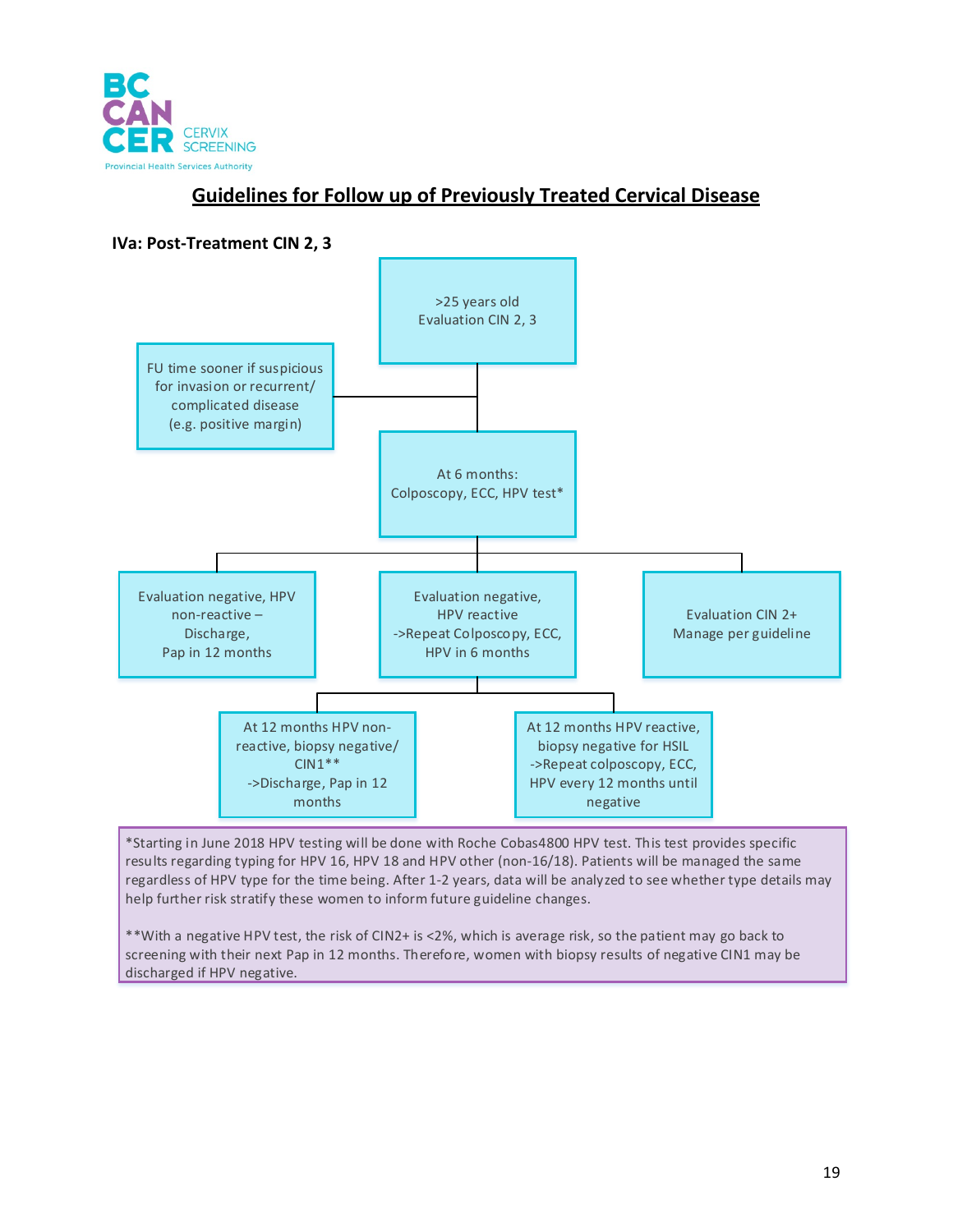

#### <span id="page-21-0"></span>**IVa: Post-Treatment Adenocarcinoma in Situ**